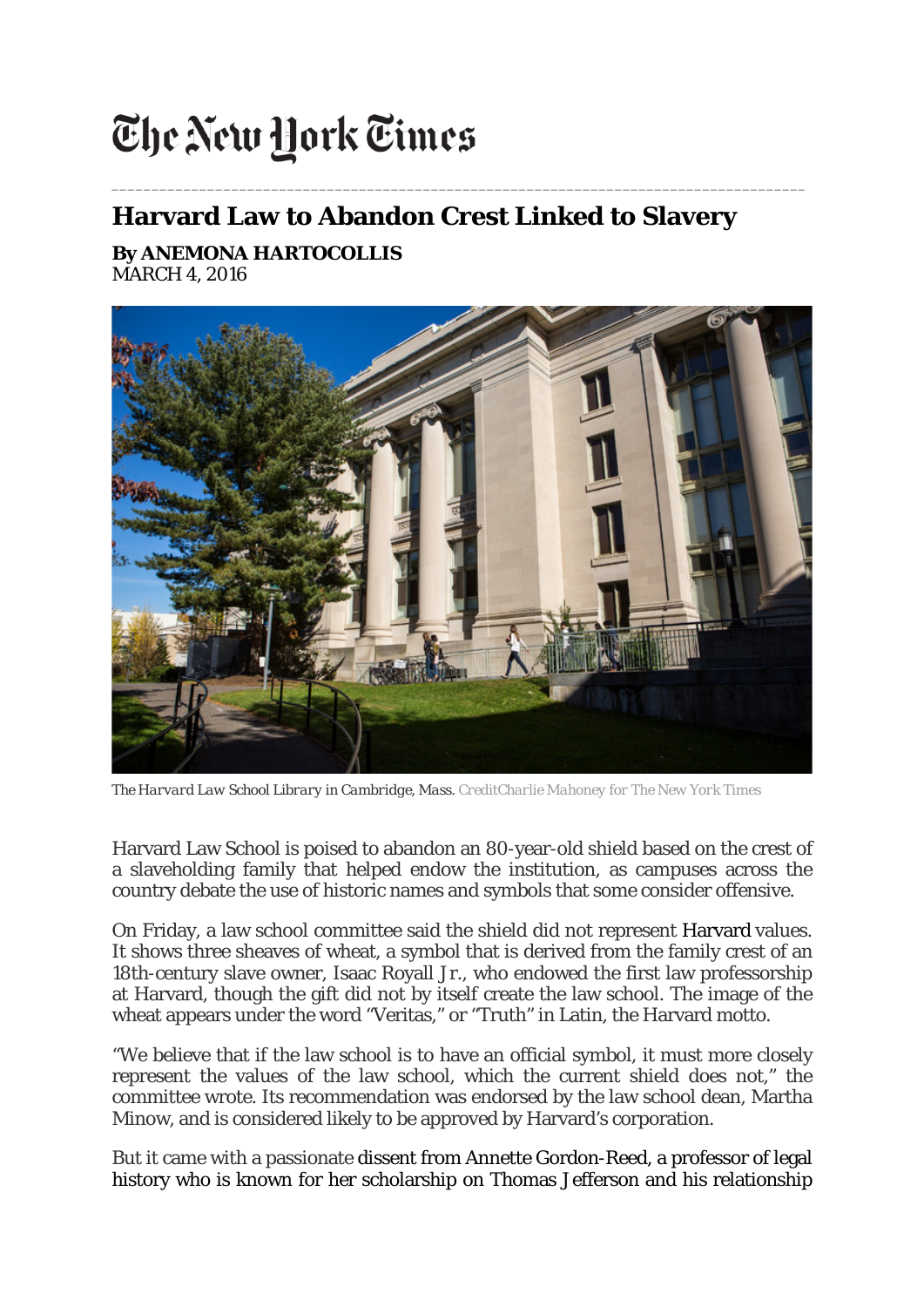with Sally Hemings, his slave. The work of Ms. Gordon-Reed, who had argued that historians had too readily discounted the oral testimony of Hemings's descendants, was vindicated in 1998 by DNA evidence showing that a Jefferson fathered a child by Hemings.

In her dissent, Ms. Gordon-Reed wrote that erasing the Royalls would also extinguish the memory of the slaves whose labor contributed to the founding of the law school. "People *should* have to think about slavery when they think of the Harvard shield; but from now on, with a narrative that emphasizes the enslaved, not the Royall family," Ms. Gordon-Reed wrote. She was joined by one other member of the 12-member committee, Annie Rittgers, a law student.



*The Harvard Law School shield is based on the crest of a slave-holding family that helped endow the institution.CreditHarvard Law School, via Associated Press*

Ms. Gordon-Reed said sheaves of wheat had also appeared on American pennies and did not have the visceral associations of a Confederate or Nazi flag. Besides, she said, since it was designed in 1936, the shield had taken on its own meaning, separate from the Royall family, honoring the law school graduates. Her opinion acknowledged the complexities that universities confront in dealing with these issues and was a rare departure from the cautious approach of many campuses.

Several universities, including Harvard, Yale, Princeton and M.I.T., have decided to abolish or to consider abolishing the title of "master" for those who oversee student residences, because of potential associations with slavery. Amherst College has decided to purge official references to its unofficial mascot, Lord Jeffery Amherst, a military commander in the French and Indian War who was accused of brutality toward Native Americans.